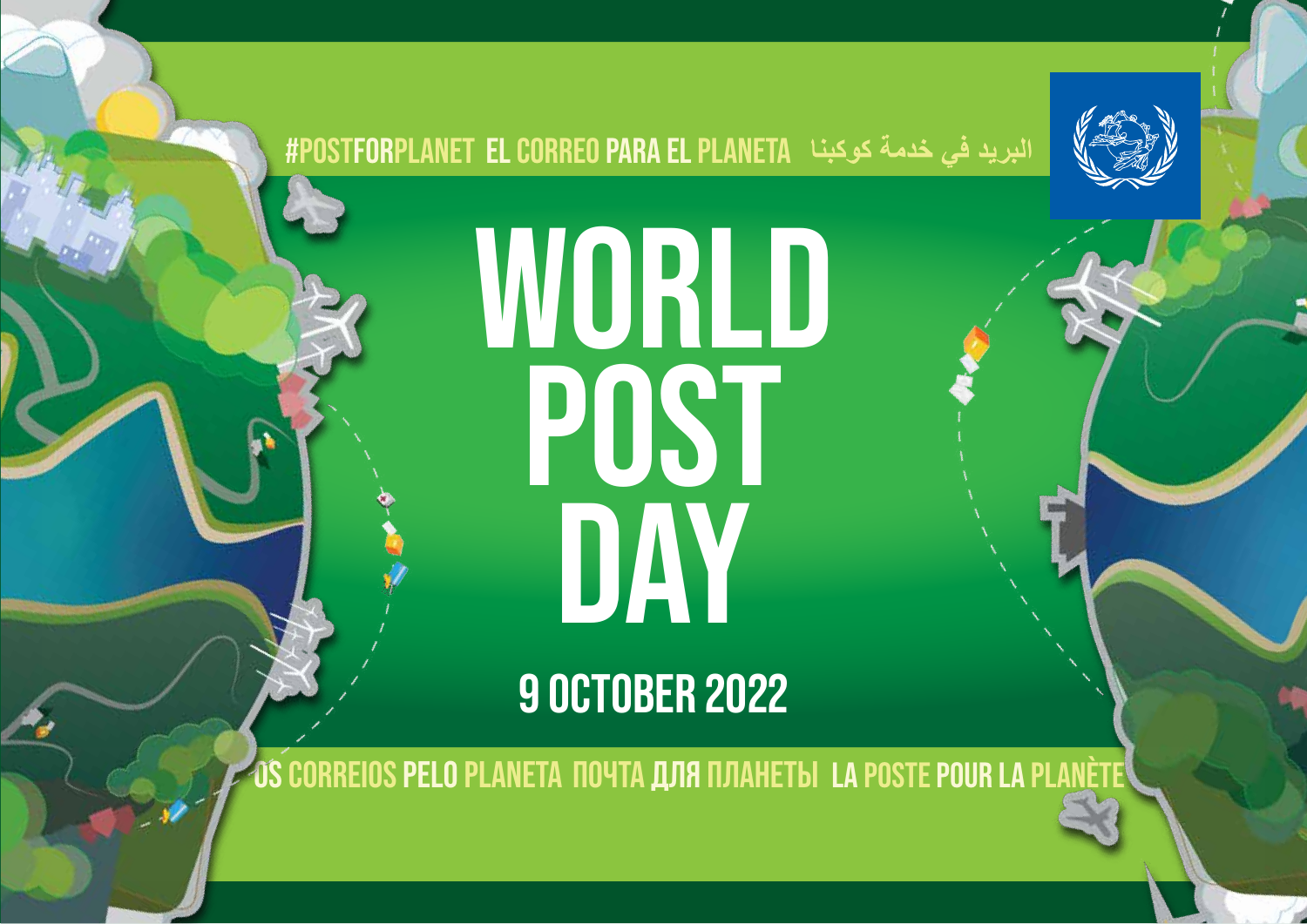### **9 OCTOBER 2022**

## **WORLD POST DAY JOURNÉE MONDIALE DE LA POSTE DÍA MUNDIAL DEL CORREO DIA MUNDIAL DOS CORREIOS ВСЕМИРНЫЙ ДЕНЬ ПОЧТЫ**

World Post Day is celebrated each year on 9 October. The event was declared by the 1969 Universal Postal Congress in Tokyo as a means to mark the anniversary of the Universal Postal Union's (UPU) creation in 1874.

The purpose of World Post Day is to bring awareness to the Post's role in the everyday lives of people and businesses, as well as its contribution to global social and economic development.

As a result, the UPU's member countries are encouraged to organize their own national activities to celebrate the event, including everything from the introduction or promotion of new postal products and services, to the organization of open days at post offices, mail centres and postal museums.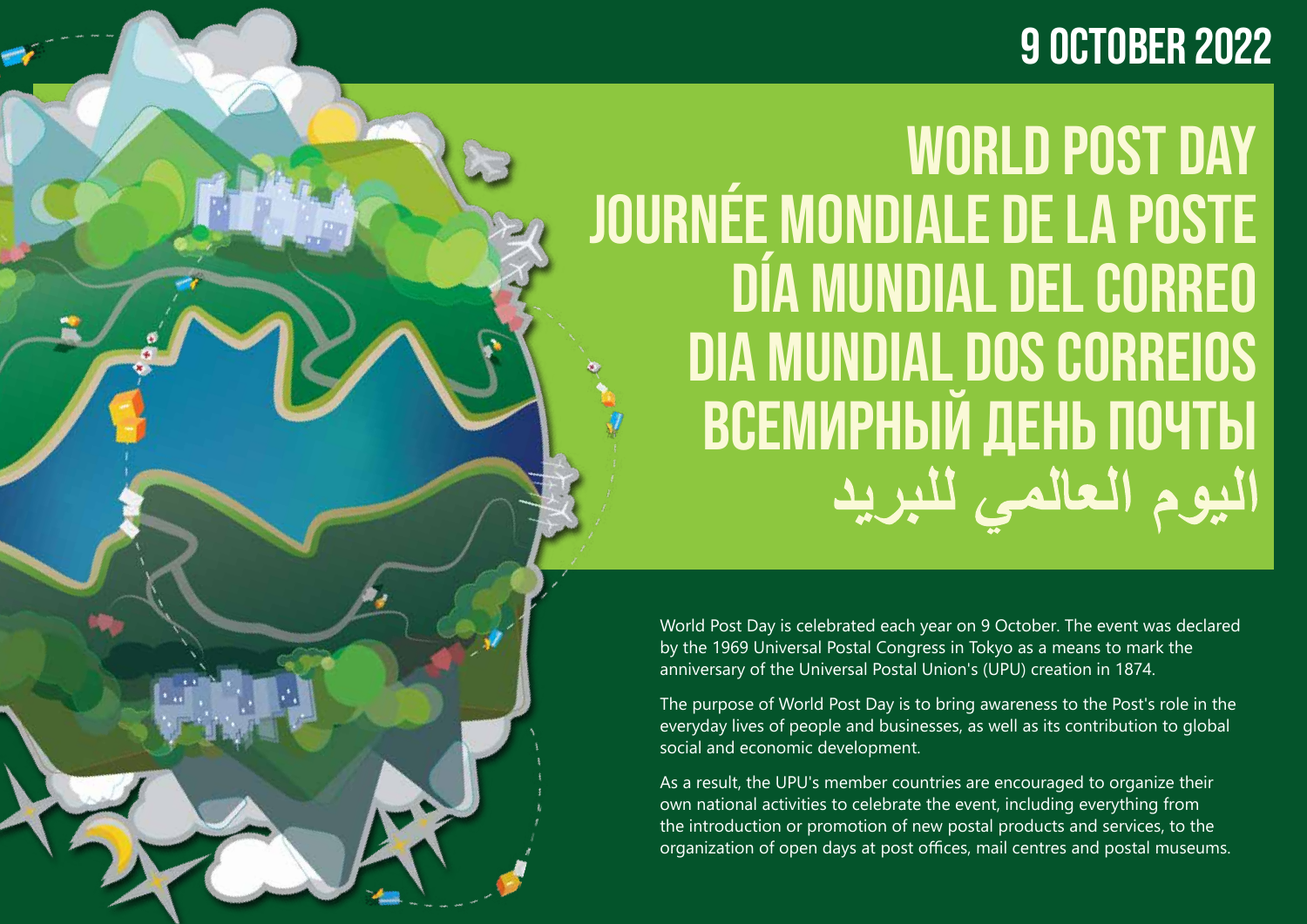## **WORLD POST DAY 9 OCTOBER 2022**

## **THEME**

## **#POSTFORPLANET**



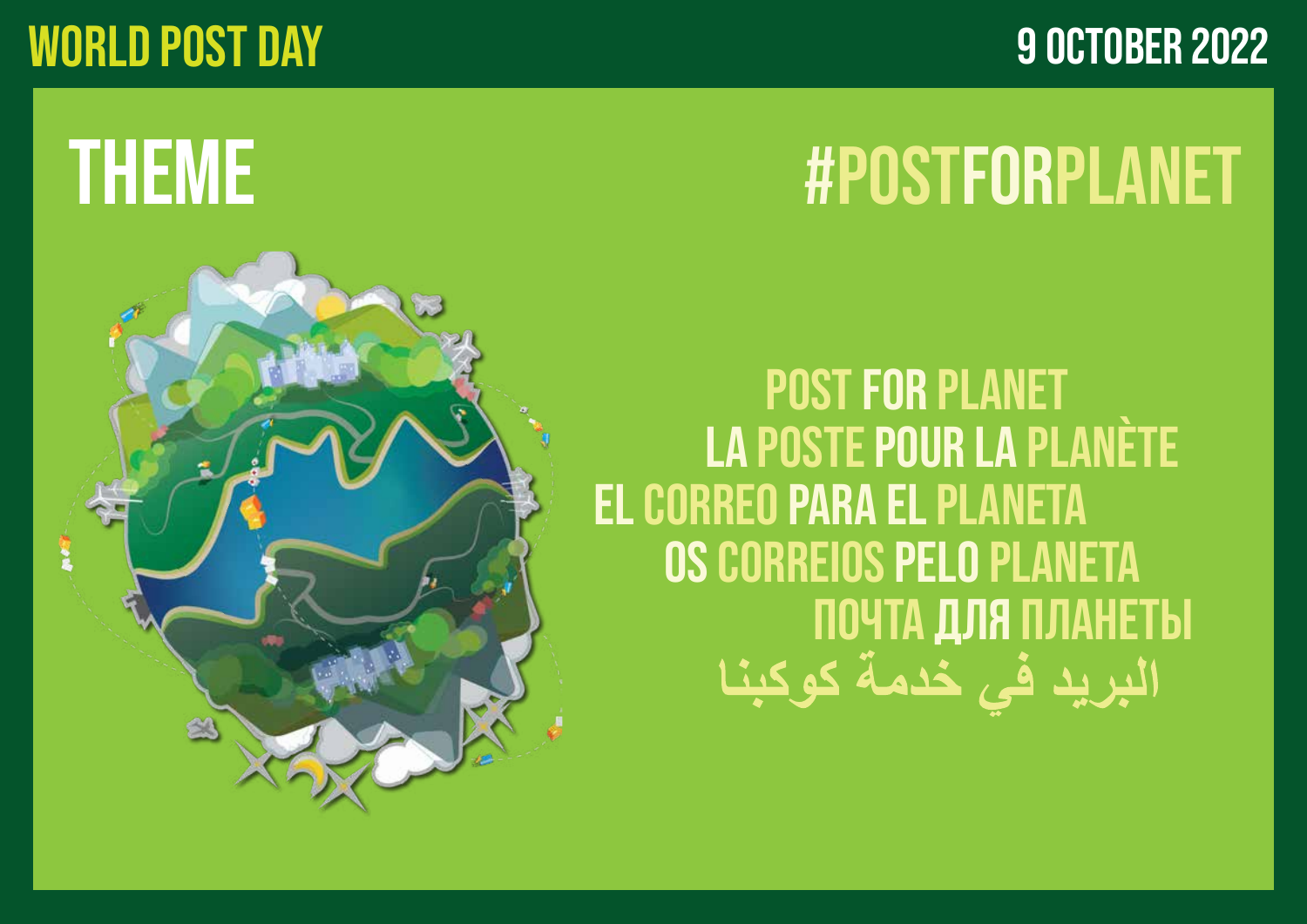### **9 OCTOBER 2022**

## **POSTER**

The theme for 2022 World Post Day is "Post for Planet."

There are so many elements of daily business that Posts are already making more sustainable to ensure a greener planet for future generations.

It would be impossible to portray them all these initiatives in one poster, so this year's artwork represents a simplified visual message on the Post's contribution to an environmentally sustainable future.

As the central image, the planet Earth features a clear distinction between night and day. Aside from representing contrast, night and day also represent continuity and evolution. On our spinning Earth, things are never idle; they are constantly moving and changing.

The Post has a presence everywhere on our planet. In this sense, dashed lines illustrate the connection between distant regions, where the Post can reach those in even the most remote places on our planet to offer a wide range of services to everyone.

The dominant colour featured in the design is green, which is often first associated with ecology or nature. But green also represents growth and renewal. In psychology, green is often interpreted as a colour associated with optimism, and in this case, it alludes to new beginnings.

Whether while delivering parcels and letters, or financial services, social and health services, or humanitarian aid, Posts are working to deliver more sustainably. The 2022 World Post Day design encourages Posts to continue leading by example in this pursuit.

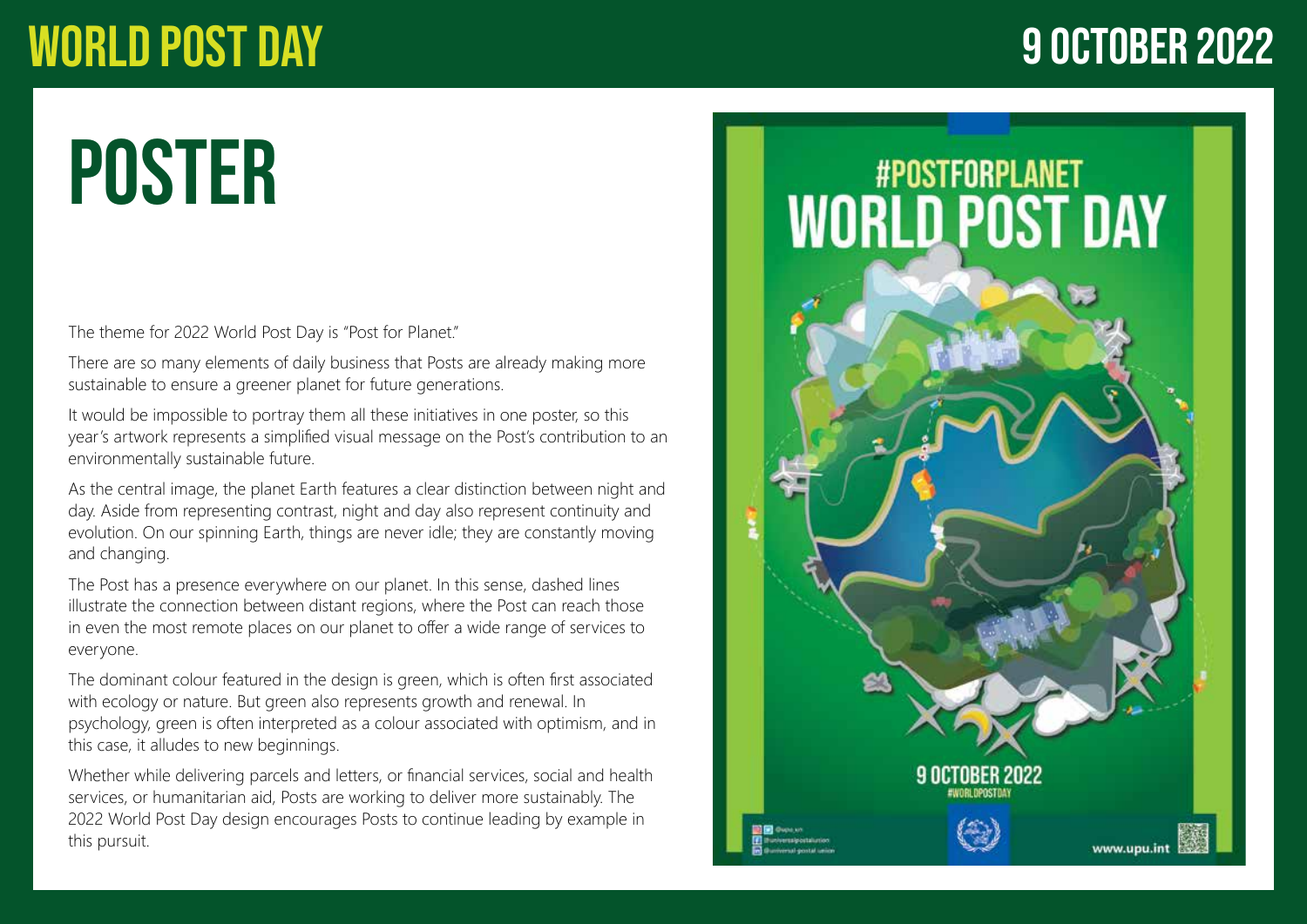### **9 OCTOBER 2022**

## **POSTER**

Available as print and web file in English, French, Spanish, Portugese, Russian and Arabic.

Open file available for adaptation in other languages.

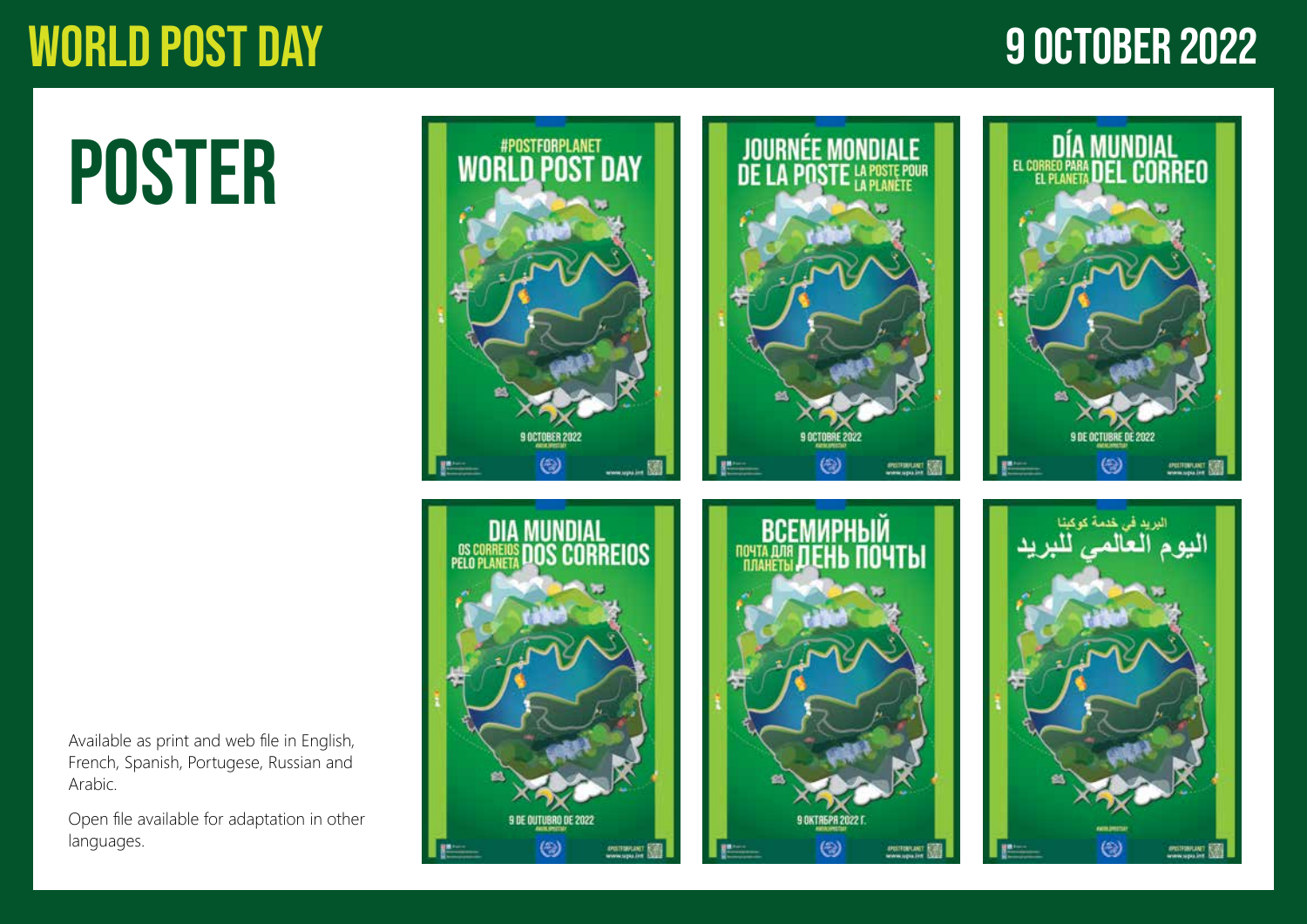## **COLORS**



#### **Kaitoke Green**

HEX #8BC53F CMYK 51/0/100/0

**Sushi**

HEX #01542B CMYK 90/39/99/40 **Wild Rice** HEX #ECED8E CMYK 9/0/56/0

### **Citrine White**

HEX #FAF8D5 CMYK 2/0/19/0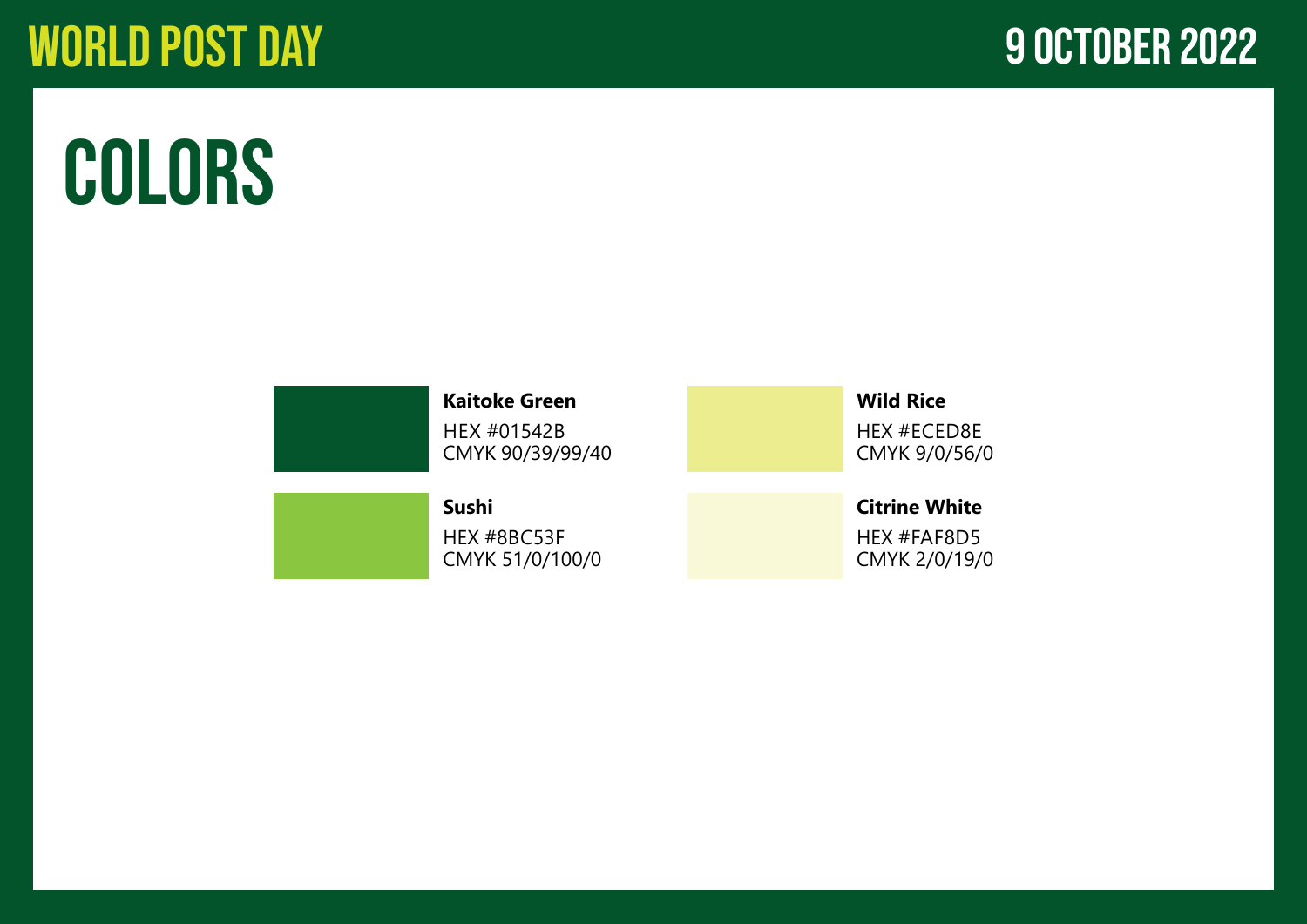## **FONTS**

*Primary font*

### **BEBAS NEUE PRO BOLD**

All Caps Horizontal and Vertical scale at 100%

### **ABCDEFGHIKLMNOPQRSTVXYZ АБВГДЕЖЗИЙКЛМНОПРСТУФХЦЧШЩЪЫЬЭЮЯ 1234567890**

*Secondary font*

### SEGOE UI

Horizontal and Vertical scale at 100%

ABCDEFGHIKLMNOPQRSTVXYZ abcdefghiklmnopqrstvxyz АБВГДЕЖЗИЙКЛМНОПРСТУФХЦЧШЩЪЫЬЭЮЯ абвгдежзийклмнопрстуфхцчшщъыьэюя 1234567890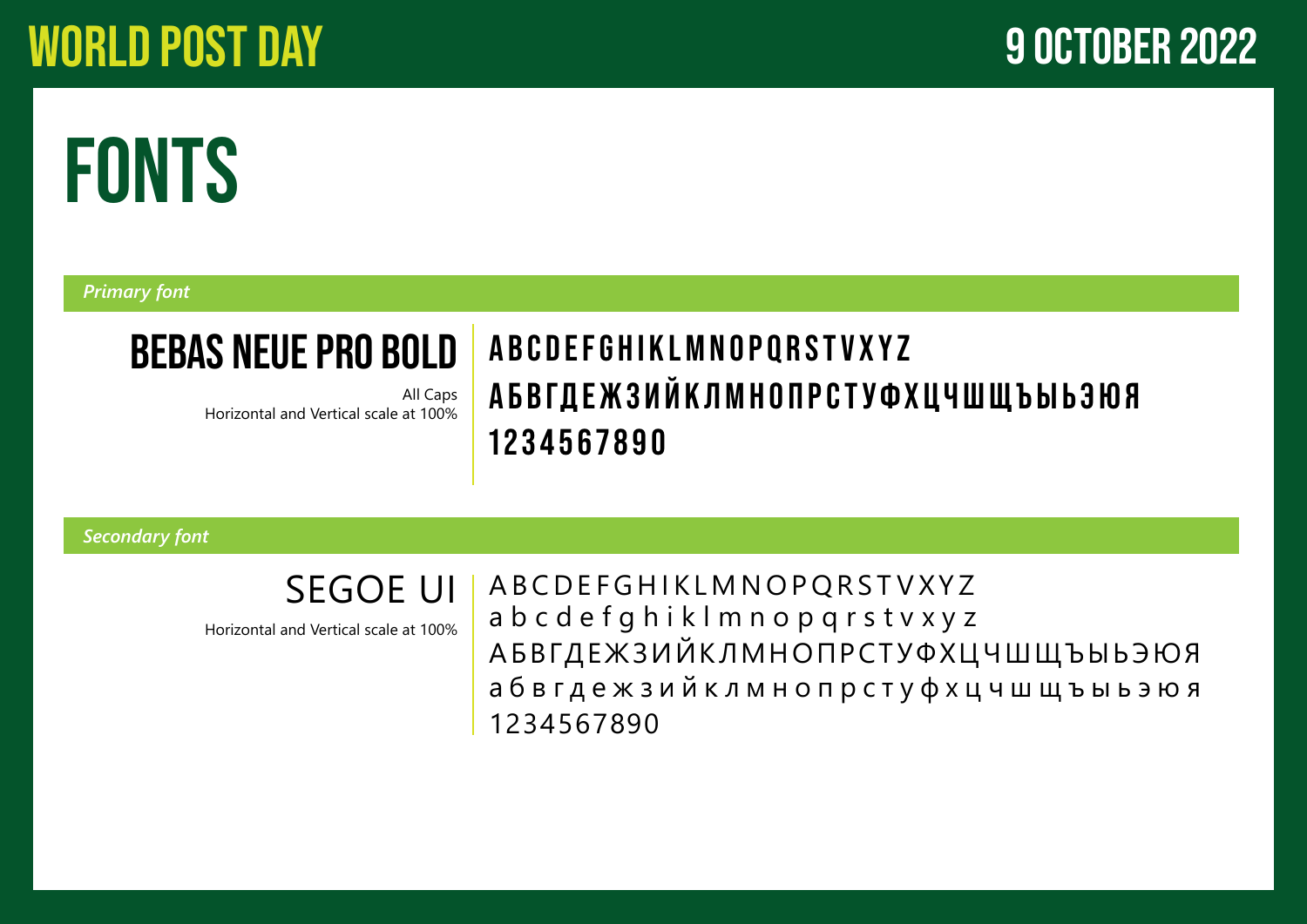# **SOCIAL MEDIA KIT**

Posts and other partners are welcome to share their World Post Day content using hashtags

### #**WORLD**POST**DAY**

*and*

## #**POST**FOR**PLANET**

Please tag UPU accounts in your posts:

- Twitter **[@UPU\\_UN](https://twitter.com/UPU_UN)**
- Facebook **[@universalpostalunion](https://www.facebook.com/universalpostalunion)** F.
- in LinkedIn **[@universal-postal-union](https://www.linkedin.com/company/universal-postal-union/mycompany/)**
- ි Instagram **[@upu\\_un](https://www.instagram.com/upu_un/)**

More information, social media cards, and sample messaging can be found on a dedicated [Trello board](https://trello.com/b/2R01lObs/world-post-day-2022-upu-social-media-board).

## **9 OCTOBER 2022**